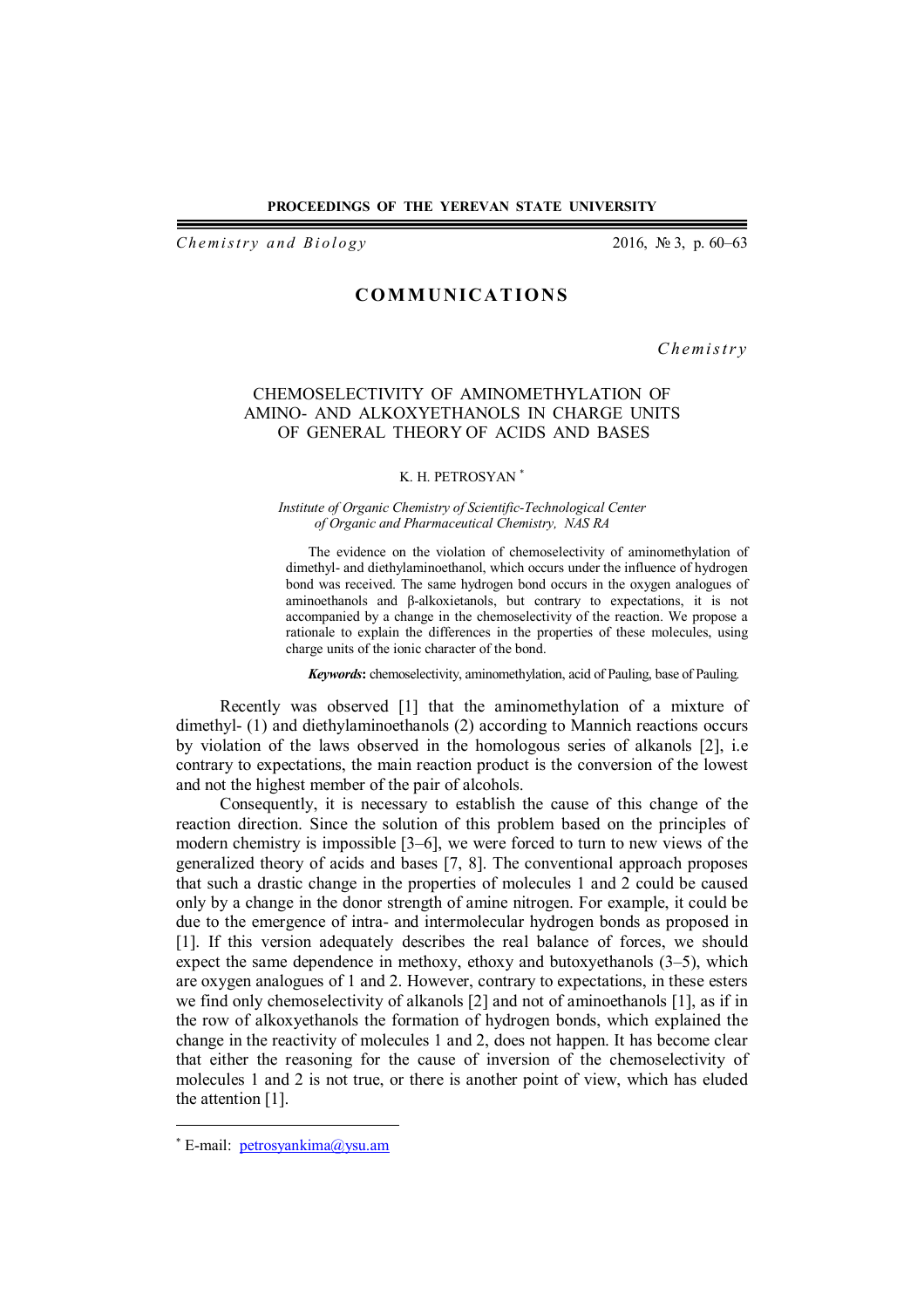However, further experiments completely eliminate this doubt (Sch. 1). They show that the formation of hydrogen bonds also occurs with alkoxyetanols, although not with the same chemical effects (the selectivity inversion), as observed in molecules 1 and 2.

 $R - O - H + R' - O - H + Et_2NH + H_2C = O \longrightarrow ROCH_2NEt_2 + R'OCH_2NEt_2$ . I weak II strong IIIa IIIb IV V I weak II strong

Scheme 1.

*Regiochemistry of aminomethylation of the mixture of alkoxy- and dialkylaminoethanols*

| Serial number of alcohol ROH, I                                      | Serial number of alcohol R'OH, II                                     |                             |
|----------------------------------------------------------------------|-----------------------------------------------------------------------|-----------------------------|
| (weak acid of Pauling) <sup>*</sup>                                  | (strong acid of Pauling)                                              | Ratio IV:V (yield in $\%$ ) |
| 1. $Me2NCH2CH2OH$                                                    | 2. Et <sub>2</sub> NCH <sub>2</sub> CH <sub>2</sub> OH                | 55:45 (73)                  |
| 3. CH <sub>3</sub> OCH <sub>2</sub> CH <sub>2</sub> OH               | 4. C <sub>2</sub> H <sub>5</sub> OCH <sub>2</sub> CH <sub>2</sub> OH  |                             |
| 3. CH <sub>3</sub> OCH <sub>2</sub> CH <sub>2</sub> OH               | 5. C <sub>4</sub> H <sub>9</sub> OCH <sub>2</sub> CH <sub>2</sub> OH  | 20:80 (73.5)                |
| 3. CH <sub>3</sub> OCH <sub>2</sub> CH <sub>2</sub> OH               | 6. CH <sub>3</sub> CH <sub>2</sub> CH <sub>2</sub> CH <sub>2</sub> OH | 31:69(65)                   |
| 2. Et <sub>2</sub> NCH <sub>2</sub> CH <sub>2</sub> OH               | 3. CH <sub>3</sub> OCH <sub>2</sub> CH <sub>2</sub> OH                | 79:21 (56)                  |
| 2. Et <sub>2</sub> NCH <sub>2</sub> CH <sub>2</sub> OH               | 4. C <sub>2</sub> H <sub>5</sub> OCH <sub>2</sub> CH <sub>2</sub> OH  |                             |
| 1. Me <sub>2</sub> NCH <sub>2</sub> CH <sub>2</sub> OH               | 3. CH <sub>3</sub> OCH <sub>2</sub> CH <sub>2</sub> OH                | 68:32 (82.6)                |
| 1. Me <sub>2</sub> NCH <sub>2</sub> CH <sub>2</sub> OH               | 7. Me <sub>2</sub> CHCH <sub>2</sub> CH <sub>2</sub> OH               | 33:67(54)                   |
| 4. C <sub>2</sub> H <sub>5</sub> OCH <sub>2</sub> CH <sub>2</sub> OH | 8. $C_3H_7CH_2CH_2OH$                                                 | 36:64(56)                   |

\* For the quantitative characterization of the charge of atoms of these molecules (see Sch. 2). \*\* Reaction does not happen, intra- and intermolecular hydrogen bonds are formed.

If the molecules 1–5 for some reason do not form hydrogen bonds or lose them during the reaction, then this should have reflected the ratios of formed esters. For example, in competitive reactions, involving alkanols: butanol (6), iso-pentanol (7) and pentanol (8), they should lead to nearly equal mixture of Mannich, bases IV and V. However, as can be seen from the Sch. 1, this does not occur, and apparently not without a reason. Most likely, the reason of this is the emergence of a hydrogen bond, which stays until the moment of conversion of the starting molecules into Mannich bases. The problem is further complicated by the fact that under these conditions the mixture of methoxy and ethoxyethanols (3 and 4) and diethylaminoethanol (2 and 4) are not involved in the reaction of aminomethylation. More precisely, they react individually or in a mixture with other alcohols, but not together in the reaction mixture.

In order to find an electronic cause of this phenomenon, we have once again turned to the evaluation of the charging power of the atoms β-dialkylamino and β-alkoxyethanols 1–5 [7, 8], simplifying it significantly. The essence of it is the evaluation of the charging powers of the atoms only in fragments which contain the atoms of the proposed hydrogen bond. These are the hydrogen atoms of hydroxyl groups (with a charge equal to +1.24 in charge units of ionic character, u.i.c.) and atoms of nitrogen and oxygen in β-dialkylamino and alkoxy groups (in Sch. 2, they are provided with values of the charges, also in u.i.c.). In other words, in hydroxy groups fragments of molecules only the ionic nature of O–H is taken into account and in the fragments of amino and alkoxy groups only the charge powers (values of negative charges) of nitrogen in β-dialkylamino  $(R_2N)$  and oxygen in  $(RO)$  groups are taken into account (Sch. 2). The approach is based on the assumption,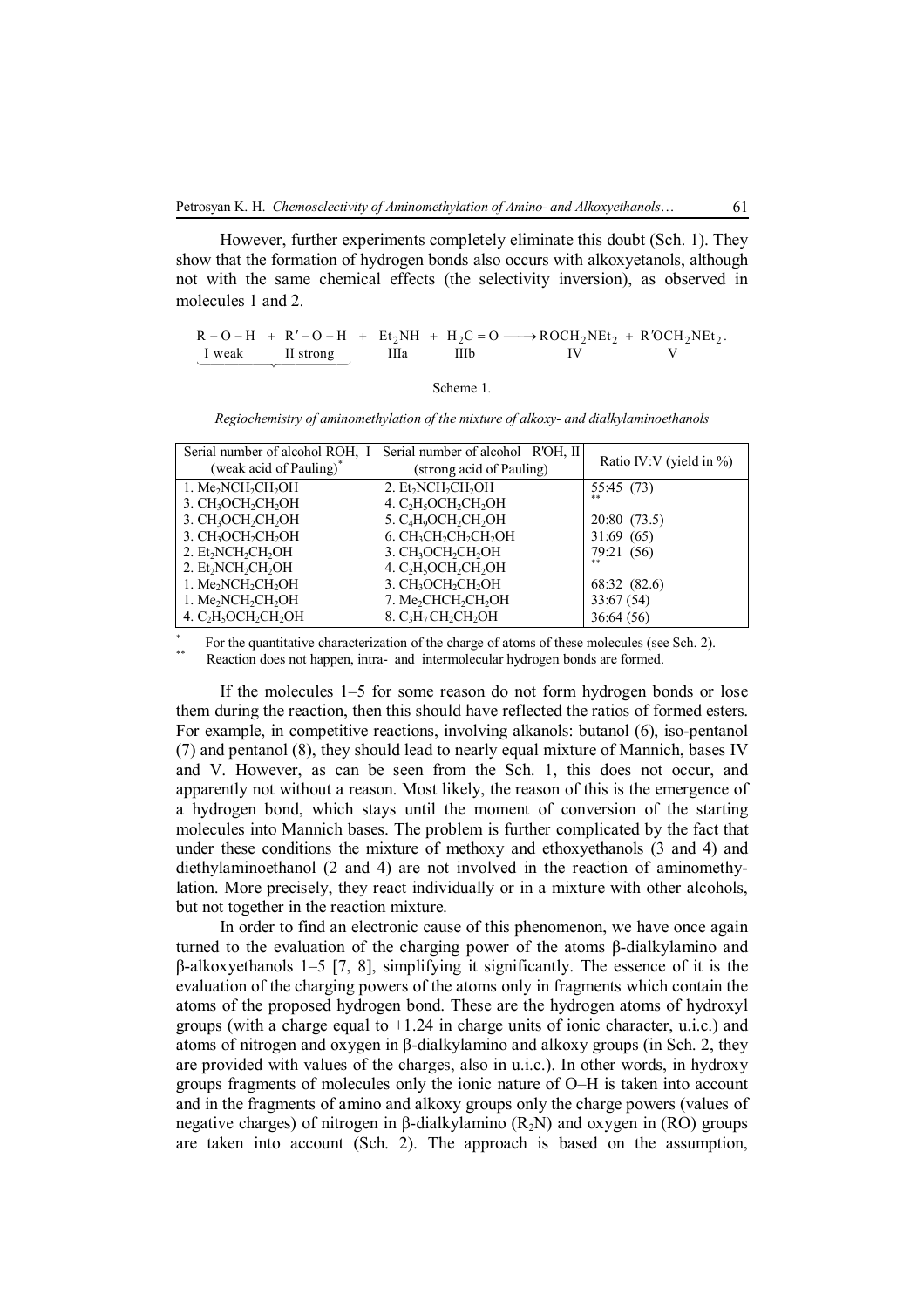according to which the atoms two-carbon system, which links two "peripheral" fragments of molecules 1–8, plays the role of a conductor (or semiconductor) of charging powers of atoms.



Scheme 2.

**1.** AF(N)<sub>Me</sub>=+0.77; DF(N)<sub>Me</sub>=-0.77; **2.** AF(N)<sub>Et</sub>=+0.819; **D 1–2** DF(N)<sub>Me/Et</sub>=0.049; **3.** AF(O)<sub>Me</sub>=+0.785;  $DF(O)_{Me} = -0.785;$  **4.** AF(O)<sub>Et</sub> = +0.8095; DF(O)<sub>Et</sub> = -0.8095; D**3**–4**DF**(O)<sub>Me/Ft</sub> = -0.0245; **5.** AF(O)<sub>Bu</sub>=  $= +0.812195$ ; DF(O)<sub>Bu</sub> $= -0.812195$ ; D **3-5** DF(O)<sub>Me/Bu</sub> $= -0.027195$ ; D **4-5** DF(O)<sub>Et/Bu</sub> $= -0.002695$ ;  $AF(O)_{H} = +1.24$ ;  $DF(O)_{OH} = -1.24$ ; **6.**  $DF(C)_{Me} = -1.05$ ; **7.**  $DF(C)_{2Me} = -2.10$ ; **8.**  $DF(C)_{EF} = -1.75$  (u.i.e.).

The task is more simplified, if we note that the same role of a conductor (or semiconductor) of charging power of the peripheral carbon atoms plays the amine nitrogen and ester oxygen in molecules 1–5. At the same time we observe that the atoms of nitrogen and oxygen, although they are conductors of charging power, they conduct not the negative but the positive charges, which arise on α-carbon atoms of the "peripheral" alkyl group under the influence of the same heteroatoms of the fragment. In addition, it should be said that a heteroatom on the associated carbon atom induces positive charges and decreases the strength of the donor substituent compared with the same groups in their hydrocarbon analogs.

After this clarification it becomes apparent (Sch. 2) that the greater the donor force (amount of charge) of amine nitrogen and ester oxygen (i.e., magnitude of positive charges on the "peripheral"  $α$ -methyl and  $α$ -ethyl carbon atoms), the stronger Pauling acid (in this case a proton acid of Pauling) molecule becomes. Therefore, the compounds 1–8, as O–H Pauling acids, constitute an acidity series  $(1<3<4<5<2<6<8<7)$ , wherein the superiority of acid 7 is undeniable.

Comparison of the charging power of molecule fragments 1–8 with the data of chemoselectivity of aminomethylation of their mixtures revealed facts (Sch. 2), which shed light both on the relative reactivity of aminoethanols 1 and 2, and alkoxyethanols 3–5. It became clear after detecting differences in charging powers of key atoms of methyl and ethyl fragments of molecules 1 and 2 (0.049 u.i.c.) and their oxygen analogues (0.0245 u.i.c.). Such a contrast of atoms suggests not just a certain difference in the strength of donor forces of heteroatoms, but also an effective response to the behavior of molecules of two series [7, 8]. As a result, there was a need to look at another aspect of the generalized theory of acids and bases. According to this theory, any donor-acceptor interaction is also a redox process, and the extent of the transfer of the electron density depends on the values of charging power of contacting atoms.